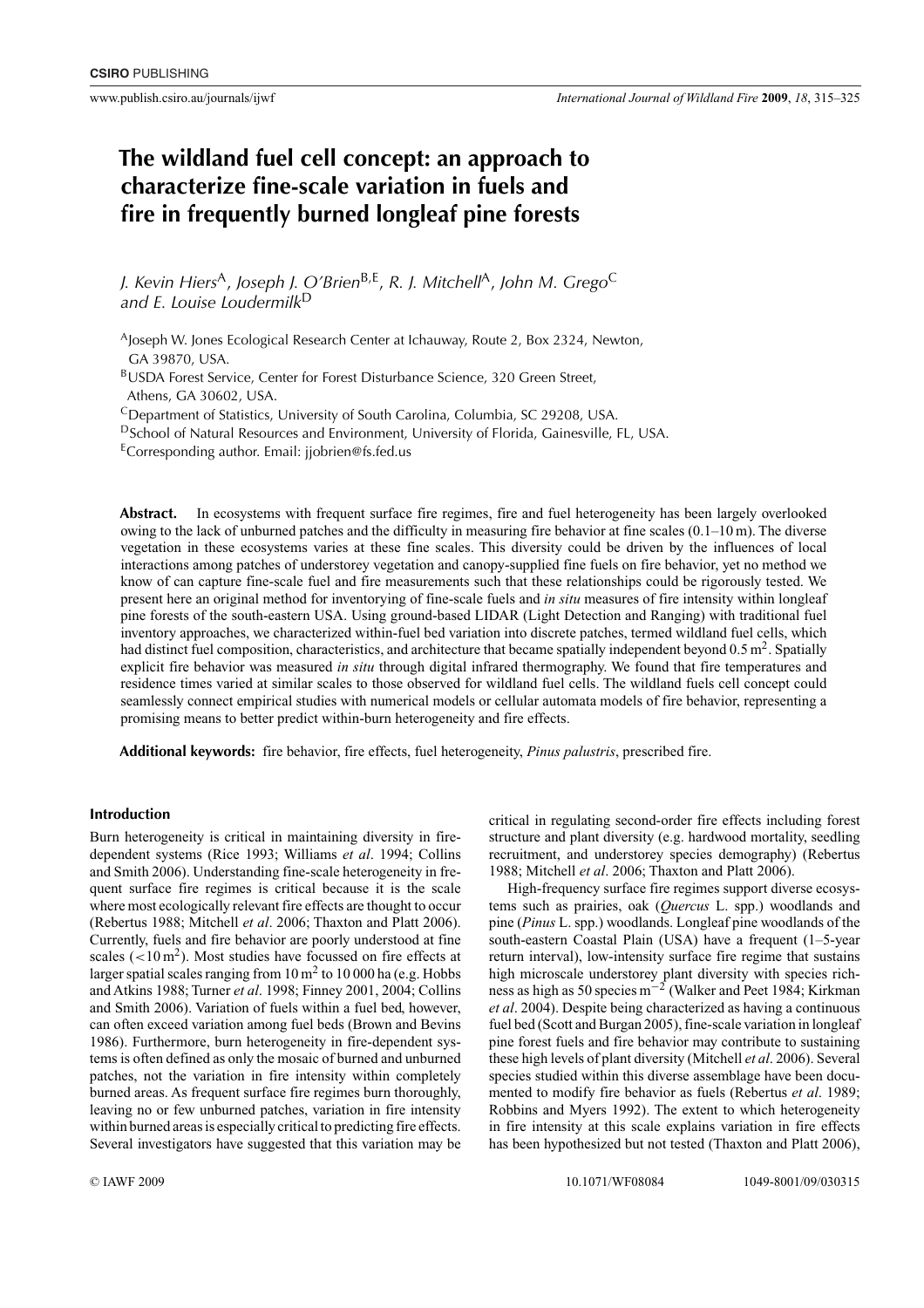in large part owing to difficulty in measuring within-fuel bed variation and fire behavior.

Quantifying both fuel and fire heterogeneity at fine scales, however, has met with limited success, despite increasing evidence for its importance (Hobbs and Atkins 1988; Mitchell *et al*. 2006; Thaxton and Platt 2006). Presently, no standard procedures – or terminology – exist for characterizing fuels at scales smaller than stands or fuel beds. Fuel sampling typically quantifies fuel bed characteristics, requiring either coarse-scale methods (e.g. Brown transects) or averaging finer-scale sampling over the larger unit (Ottmar *et al*. 2003). Fernandes *et al*. (2000) documented numerous empirical studies that summarize withinstand fire behavior and fuel variation into burn unit averages. The recently published Fuel Characteristic Classification System (FCCS) (Ottmar *et al*. 2007; Riccardi *et al*. 2007) describes vertical heterogeneity within fuel strata to a finer level of detail than ever before, but the horizontal continuity of those strata is assumed constant within a fuel bed or forest stand.

The stand-level focus is in part due to the modeling tools used to estimate fire behavior. The most widely used fire prediction and fire effects models run on fuel data that are idealized into homogeneous fuel beds. For example, BEHAVE PLUS (Andrews *et al*. 2005) and FARSITE (Finney 2004) both assume homogeneity and continuity at scales finer than the fuel bed (Rothermel 1972). These assumptions imply that any spatial complexity within a given fuel type is inconsequential to fire behavior, but these generalizations have prevented important linkages between fire behavior and ecological fire effects. Furthermore, coarse, landscape-scale characterization of the fuels nationwide has become a focal priority (Keane *et al*. 2001). Attempts to model fires within heterogeneous fuels have been few and concentrated on mean fire behavior across the fuel bed rather than interactions of different fuel types (Frandsen and Andrews 1979; Catchpole *et al*. 1989).

Fire effects research hypothesizes important relationships between fine-scale fuel variation and fire in frequently burned ecosystems, yet has rarely characterized the variation in fuels or linked fuels to variation in fire behavior at a common scale. In their critique of contemporary fire ecology, Johnson and Miyanishi (2001) commonly found that fire effects researchers failed to properly quantify the fire environment that they suggest is directly influencing those patterns. Quantifying the fire environment has often focussed on visual estimates of flame length (Byram 1959; Rothermel 1972; Nelson and Adkins 1986; Fernandes *et al*. 2000). The dynamic nature of flames, often flickering at up to 10 Hz (Schultze *et al*. 2006), requires some integration that necessarily homogenizes flame-driven fire behavior measurements. Also, estimating flame length visually is inherently difficult because flames are often obscured by smoke (Fernandes *et al*. 2000). Finally, the fire effects of interest are not necessarily the flames themselves but rather the heating of vegetation, soils or fuels that are either involved in combustion or about to combust.

Studies of fire effects have often relied on point-measures of fire intensity to capture salient variation (Kennard *et al*. 2005). For example, fuels are characterized at larger scales but thermocouples or temperature-sensitive paints measure a point that requires error-prone spatial extrapolation (Iverson *et al*. 2004). The precision of these techniques for measuring fireline

intensity is inadequate as thermocouples, thermal paints, and waxes often suggest temperatures lower than the combustion threshold and have significant measurement lags (Hobbs and Atkins 1988; Iverson *et al*. 2004; Kennard *et al*. 2005). Ecological studies have also used *post hoc* severity measures rather than linking fuels to fire (e.g. Rice 1993; Drewa 2003), but such approaches cannot be predictive of fire effects. Some of these shortcomings can be overcome with new technology, specifically digital infrared thermography, which can record precise temperatures over a wider spatially explicit area (Kennard *et al*. 2005). Given the important potential feedbacks between fuels, fire behavior and fire effects, measurements of fuels and temperature remain a basic bottleneck for rigorously testing these relationships.

In the present manuscript, we describe a strategy for synthesizing fuel and fire characteristics at the same scale using spatial statistics and then discuss the utility of our approach for better understanding both fire effects on ecological processes and fire behavior prediction. This approach quantifies and classifies fuel heterogeneity into groups at a range of scales from *<*1 m<sup>2</sup> to *>*10 m2. We refer to these discrete patches as *wildland fuel cells* because they could be modeled as grid cells or pixels within the fuel bed, expounding on the term first used by Catchpole *et al*. (1989). We present here a novel, integrated methodology for characterizing wildland fuel cells as distinct aggregations of fuels particles within a fuel bed and corresponding fire behavior in longleaf pine forest fuels of the south-eastern United States. The distribution and arrangement of these wildland fuel cells captured variation that has definable properties such as height, volume, and bulk density, all of which are important determinants of fire behavior (Frandsen and Andrews 1979; Fujioka 1985; Andrews and Queen 2001; Scott and Burgan 2005), and likely varies at multiple scales among other forested ecosystems. We employed both remote sensing and direct inventories to characterized fuel structure and fuel spatial distribution at sub-metre scales, and statistically assessed the scale of fuel arrangement. Specifically, we tested the following hypotheses: first, are wildland fuel cells quantifiable and classifiable, and second, if so, at what scale are they arranged in longleaf pine ecosystems? We also tested whether the spatial variation among wildland fuel cells is significantly correlated with variation in fire behavior as measured by *in situ* infrared thermal imaging.

# **Methods**

## *Study areas*

The research study site was in frequently burned longleaf pine woodlands at Ichauway, an 11 000-ha reserve of the Jones Ecological Research Center in southwestern Georgia, USA. Ichauway is located within the Plains and Wiregrass Plains subsections of the Lower Coastal Plain and Flatwoods section (McNab and Avers 1994). Ichauway has an extensive tract of second-growth longleaf pine (*Pinus palustris* P. Mill.) and has been managed with low-intensity, dormant-season prescribed fires for at least 70 years, at a frequency of 1 to 3 years. The specific study site used had 1 year of fuel accumulation. The understorey is dominated by a diverse assemblage of grasses, forbs and sparse shrubs (see Outcalt 2000).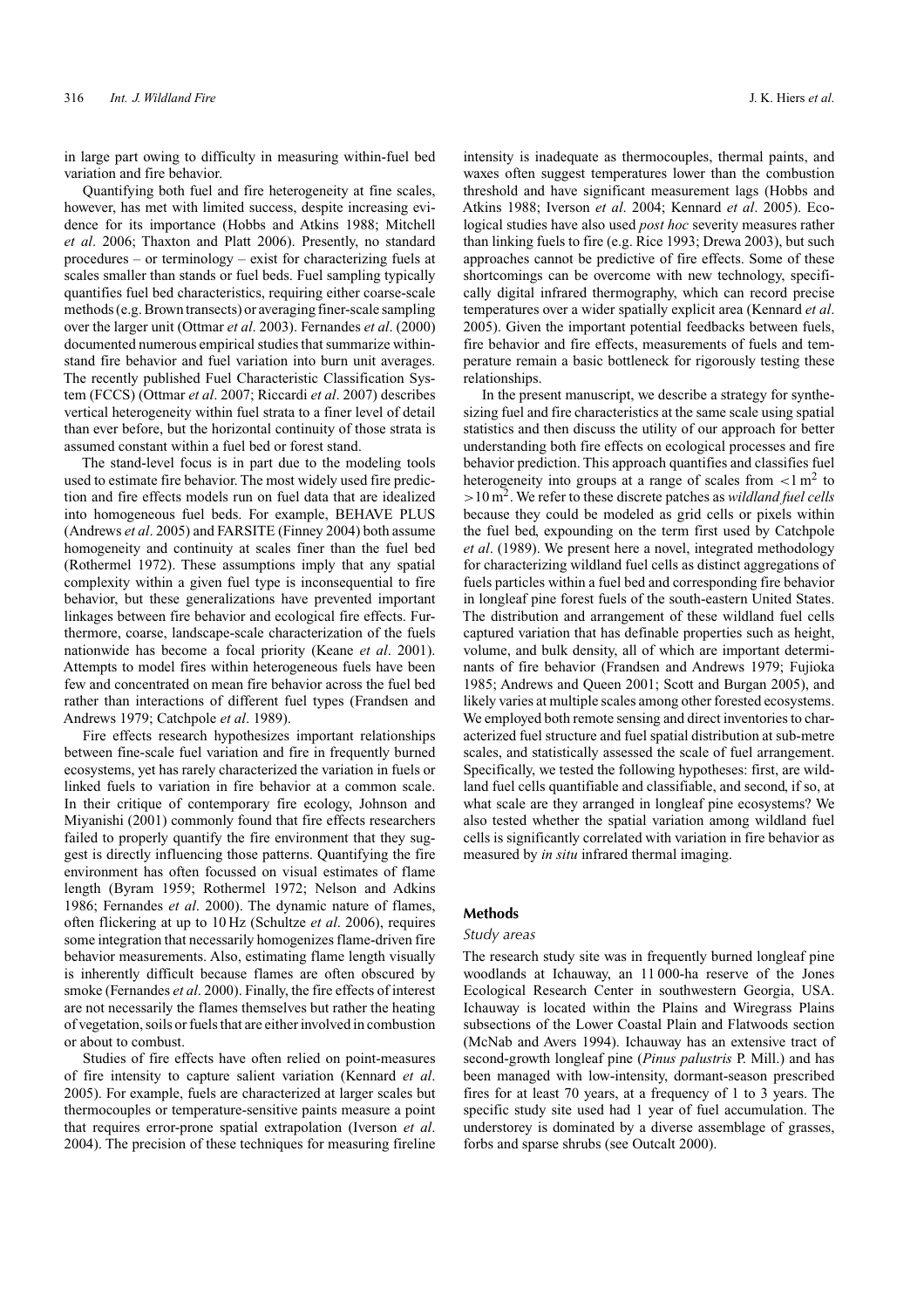

**Fig. 1.** Ground-based LIDAR (Light Detection and Ranging) image of  $4 \times 4$  m plots: (*a*) sub-cm density point cloud illustrating the accuracy of this tool; and (*b*) Triangular Irregular Network (TIN) of LIDAR data used in spatial analysis and mapping of fuel bed heights.

#### *Fuels inventory*

In early Spring 2007, a total of 30 surveyed  $4 \times 4$  m plots were set up throughout the forest matrix with a goal to capture submetre variation in fuel bed characteristics across a range of overstorey structures (i.e. within forest gaps, along gap edges, etc.). The  $4 \times 4$  m area was chosen because it was a large enough area to capture heterogeneity at sub-metre scales, but small enough to support intensive sampling with minimal impact to the vegetation. Spatially explicit point-intercept sampling data were recorded for each plot using a graduated dowel rod. We used 0.33-m spacing between point-intercept samples, including sampling along the edge of the plot, totaling 169 sample points within each plot. A ladder was suspended horizontally across each plot using saw-horses at each end to sample the interior of the plot, taking care not to disturb the vegetation. The sampling arrangement and intensity were performed to capture the spatial variation of the fuel bed found within this small  $(4 \times 4 \text{ m}^2)$  area and to relate to the centimetre-level 3D laser data collected from the ground-based LIDAR (Light Detection and Ranging). At each sample point, fuel bed and litter depth (i.e. height above ground in cm), as well as presence or absence of fuel and vegetation types were recorded.

As horizontal fuel continuity is an important predictor of fire behavior (Fernandes *et al*. 2000), but one of the most difficult fuel properties to measure (Brown 1981), we employed a mobile terrestrial laser scanner (MTLS) consisting of Optech's ILRIS 36D (Vaughan, ON, Canada) (Intelligent Laser Ranging and Imaging System) ground-based laser scanner to collect fuel heights and continuity. This LIDAR is mounted on a lift atop a mobile platform, increasing its versatility in capturing details about the terrain at multiple angles.The ILRIS uses a 1500-nm wavelength laser with a pulse frequency of 2500 points per second, recording first or last returns of each laser pulse (user-defined). The field of view is 40◦ in both horizontal as well as vertical planes. It has a range of 5 to 1500 m (at 80% reflectivity). The ILRIS has a pan-tilt base providing it a 360◦ rotation in the horizontal plane and approximately  $\pm 40^\circ$  in the vertical plane. The lift makes possible the vertical movement of the scanner up to a height of ∼9 m. Mean point spacing of the laser data is user-defined, typically ranging from 1 mm to 3 cm (Fig. 1).

Within 2 weeks of field data collection, the MTLS collected ground-LIDAR data on all 30 plots. Prior to data collection, reference targets (consisting of a Styrofoam ball on top of a metal rod) were placed at all four corners of the plot.A double reference target (two Styrofoam balls on one metal rod) was used at the north-west corner of each plot to orient the plot for data processing. An additional one to four reference targets were placed just outside the 4-m plots to align LIDAR volume estimations with biomass clip plots. Biomass reference targets were placed in relatively homogeneous fuel types, with a circular area of  $0.3 \text{ m}^2$ . The MTLS was restricted to mapped roads and trails, as well as a buffer of 6 to 10 m around each plot, to reduce site degradation and vegetation disturbance. The ILRIS was lifted to 6- to 7-m height at each plot with a goal to capture as much of an aerial view as possible, without bole or canopy obstruction. The ability to vary the height and angle of the ILRIS (hence, using the MTLS) allows significant reduction in shadowing effects within the fuelbed that may be found when using the ILRIS on a tripod. The ILRIS was set to a downward angle tilt of 25◦ (from horizontal). A true color digital photograph was taken by the ILRIS for each plot, and used in the field to delineate the focus area.This eliminates any unnecessary data collection, enhancing efficiency in the field and reducing file storage size. First-return laser pulses were recorded with 5-mm mean point spacing. One scan was taken on opposite sides of the plot to further reduce shadowing effects and ensure more accurate and complete subcm data for both the 4-m and biomass plots. These two scans were merged in the processing stage to a single spatial coherent dataset. Data collection with the MTLS took ∼20 min per plot.

### *Fire behavior monitoring*

In each plot, we recorded fire behavior using an FLIR S60 digital thermal imaging system (FLIR Systems, Boston, MA, USA). The camera and operator were positioned on a boom ∼7 m above the ground and 10 m from the plot edge. Thermal images were captured as the fires burned through the plots at 0.25 Hz. The imager was coupled to a  $0.5 \times$  lens to increase the field of view so each plot was captured in its entirety. The S60 records temperatures in each of 76 000 pixels per image (320 by 240 pixels) with a sensitivity of  $0.06\degree$ C and accuracy of  $\pm 2\%$ . The system is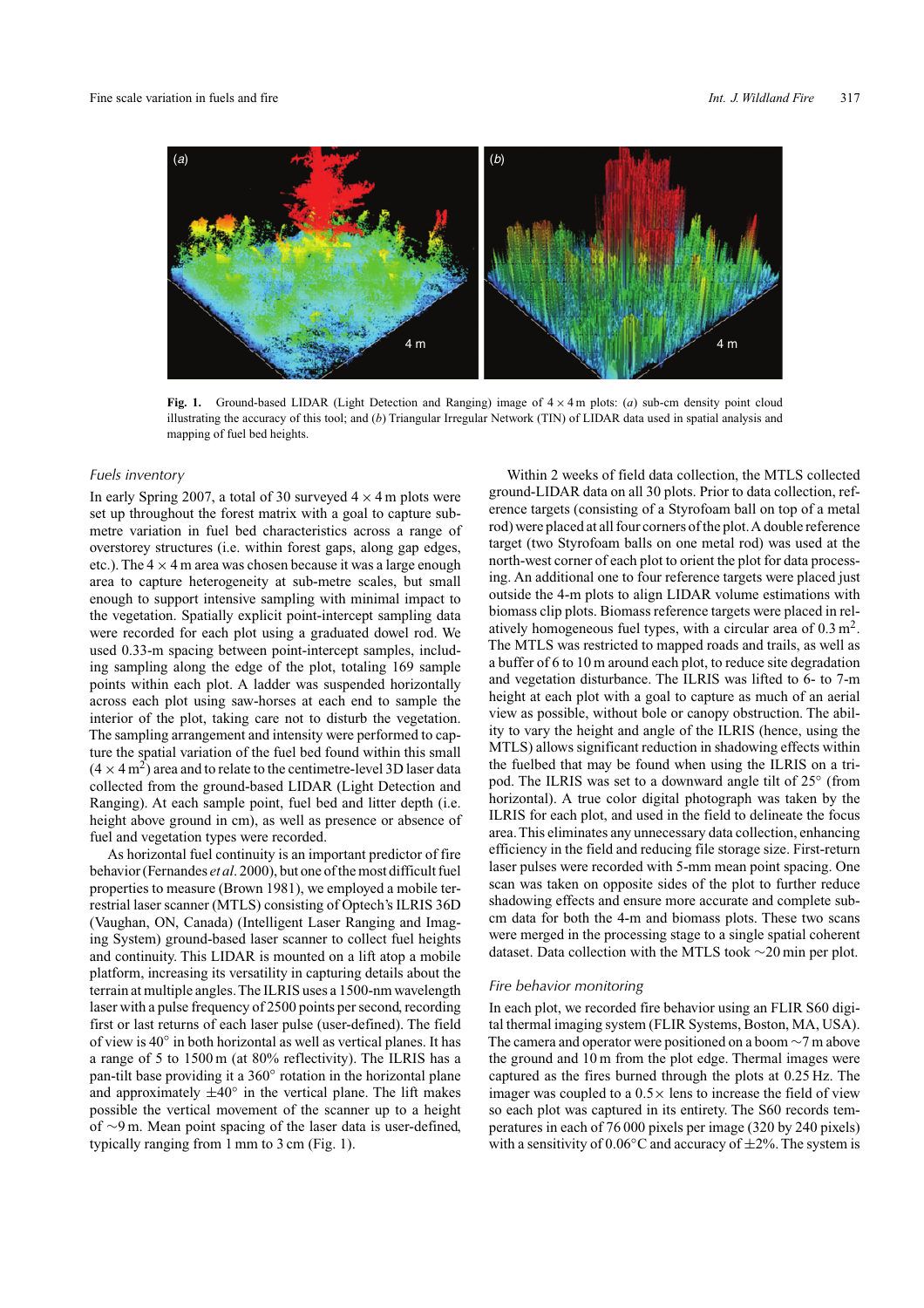

**Fig. 2.** Spatial data to delineate fuel cells required matching (*a*) LIDAR (Light Detection and Ranging) and (*b*) *in situ* thermal imagery of burns with georeferenced point intercept data of fuel characteristics.

capable of recording temperatures from −40◦C to 1500◦C. The camera calculates temperatures using measurements of emitted radiation with wavelengths between 7.5 and 13  $\mu$ m. The measurements were corrected for air temperature, relative humidity, distance from target, and the emissivity was set at 0.96. A flare was placed at each plot corner and ignited immediately before the fires to provide surveyed reference points (Fig. 2). Fire images were analyzed using FLIR Systems' *ThermaCAM Researcher Pro* software version 2.7. Each image was then transformed into a tab-delimitedASCII file where each cell represented pixel temperature. These files were again transformed into TIFF files for post-processing, with the temperature data in these files captured as pixel color values. The TIFF files were rectified and georeferenced using image processing software (*IMAGINE*, *ArcGIS*).

#### *LIDAR data processing and analysis*

LIDAR raw data consisted of a four-column text file containing *x*, *y*, *z* coordinates and laser return intensity values for each of the sampled laser points. Of the two scans taken per plot, the first was horizontally rectified by compensating for the original scanning geometry, where the instrument had a downward tilt of 25<sup>°</sup> with respect to horizontal. Using the common points (reference targets) and the process of 3D conformal transformation (Wolf and Ghilani 1997), both scans were combined into a single spatially coherent dataset. The merged dataset was then oriented in cardinal space using the double reference target (in the NW corner of the  $4 \times 4$  m plot). The digital image and the double reference target for the NW corner of the plot were especially helpful in this merging process and in orienting the plot in cardinal space. The  $4 \times 4$  m plot area and biomass plot areas were clipped from the resulting merged scans using the reference targets. Roughly 600 000 to 700 000 sample laser points were found within each  $4 \times 4$  m plot. Point-densities, volume estimates, and height distributions were calculated for each biomass plot and each  $4 \times 4$  m plot. Total volume (cm<sup>3</sup>) was calculated in each plot by determining the presence or absence of laser points within each cm<sup>3</sup> space. The process involved using a 1-cm<sup>3</sup> window to move through each plot's point cloud in the *x*, *y*, and *z* directions respectively. Every time a point was (or points were) found in the  $3D$  window, 1 cm<sup>3</sup> of volume was added to the volume counter for that plot.

### *Fire*

A total of 22 of 30 plots were burned in three prescribed burns conducted at an operational scale (∼70 ha each) using strip head fires on 23, 27 February and 16 March 2007. Fuel moisture was estimated gravimetrically every hour, and ambient weather conditions were collected with an on-site weather station. At all plots, 2-m microscale wind speeds and direction were sampled at two plots corners with self-contained, fire-resistant cup anemometers. Wind data were averaged every 4 s. A strip head fire was ignited 5 m upwind of each plot with *>*100 m separating strip heads from downwind strips when plots were ignited. Plots within a burn unit were burned and sampled from downwind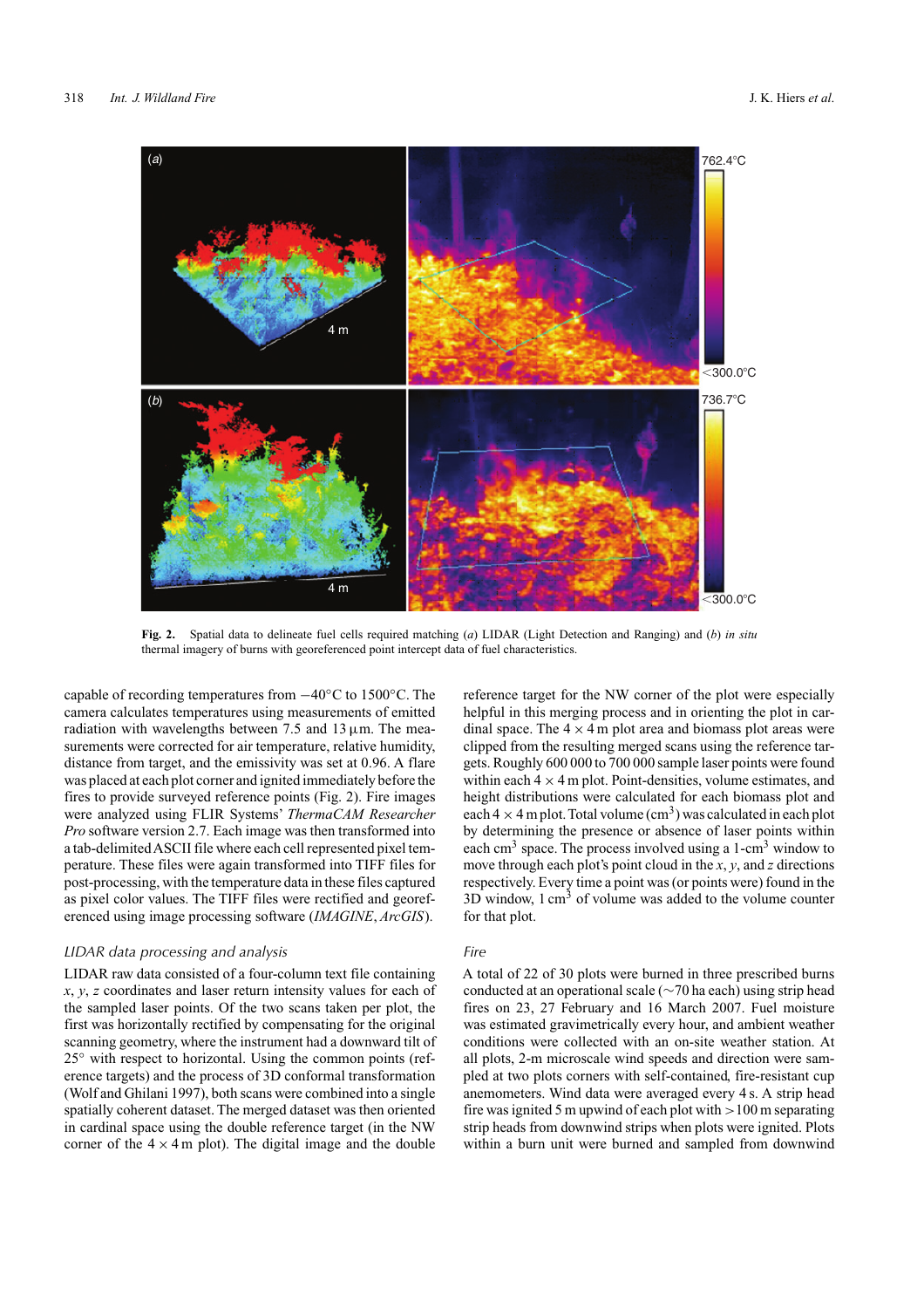to upwind. Each operational strip head fire was allowed to burn through the plots unperturbed by additional lines of fire. Weather data were used as covariates in the analysis to isolate the effects of fuels on observed fire behavior.

#### *Statistical analysis*

The point-intercept data for the study plots were converted to distance matrices for use in cluster analysis. Euclidean distances were used for continuous variables (fuel bed height, litter height), whereas asymmetric Jaccard distances were used for the 0–1 binary variables (presence or absence of longleaf pine litter, etc). Cluster trees were then calculated using the centroid method, and the number of clusters was selected based on the Cubic Clustering Criterion and Pseudo-F value traces (Everitt 1980). In the case of multiple local maxima for these criteria, the cluster groups were compared with known plot characteristics to select the final number of clusters (SAS Institute Inc. 2003). This process is similar to development of fuel beds at larger scales (Dimitrakopoulos 2002).

Summary statistics over time (represented by the multiple image captures by the camera) were computed for each pixel in the thermal imagery data, including maximum temperature, 90th quantile temperature (Q90), and residence time *>*500◦C. The 90th quantile temperature data were used to analyze the thermal imagery because the lowest temperature measured on the camera's high-temperature setting was 300◦C; thereby, Q90 distinguished unburned patches from smoldering fire. Screening models in the preliminary analysis also suggested that Q90 was the most sensitive to the fuel cell types developed from the cluster analysis, and thus this variable served as a thermal imaging response in all analyses.

Semivariograms were developed for the LIDAR height data and thermal imagery data for individually selected plots to determine the appropriate scale of wildland fuel cells for the present study. Histograms of pairwise distances provided insight into the spatial dependence among cells. Afterwards, smoothed curves were calculated for both the regular and robust semivariograms (Cressie 1993). These curves provide additional information on the scale of spatial correlation, and assist in the selection of a parametric model for the semivariogram, which could then be used in advanced modeling methods (SAS Institute Inc. 2003).

In order to analyze thermal imagery data or LIDAR data on the same scale as the point-intercept data, the data were smoothed using a narrow bandwidth smoother to maintain as many features of the original dataset as possible (Cleveland *et al*. 1992). For 22 of the 30 Ichauway plots, predicted values of fuel properties at each of the point-intercept coordinates (169 points per plot) were used as responses in exploratory analysis of the relationship between thermal imaging data and fuel cell types.

In this initial exploration, the thermal imagery data were analyzed using mixed effects models with fuel cell type as a fixed effect, and plot as a random effect (Handcock and Wallis 1994). Based on the semivariogram analysis, several types of spatial models were tested to study within-plot correlations for the random effect plot. To examine the overall spatial influence of wildland fuel cells on fire behavior, mixed effects models using 10 of the 15 available wildland fuel cells were applied

|                                                         |                                      |                           |                                                                                                                                                                                                                               |                               | Heights are in centimetres        |                                                                                |                  |                                                                                                 |                                                     |                                                                             |                                                |                                 |                      |                       |
|---------------------------------------------------------|--------------------------------------|---------------------------|-------------------------------------------------------------------------------------------------------------------------------------------------------------------------------------------------------------------------------|-------------------------------|-----------------------------------|--------------------------------------------------------------------------------|------------------|-------------------------------------------------------------------------------------------------|-----------------------------------------------------|-----------------------------------------------------------------------------|------------------------------------------------|---------------------------------|----------------------|-----------------------|
| Fuel cell $(n)$                                         | Mean litter Fuel<br>depth (cm) depth | $\binom{m}{n}$<br>bed     | $10-h$ fuel<br>(%)                                                                                                                                                                                                            | $100-h$ fuel<br>$\mathcal{E}$ | Perched<br>pine $(^{0}\!/_{\!0})$ | Perched<br>$\mathrm{oak}\left(\begin{smallmatrix}0\\1\end{smallmatrix}\right)$ | Wiregrass<br>(%) | grass (%)<br>Other                                                                              | Shrub<br>(%)                                        | shrub $(^{0\hspace{-0.1cm}/\hspace{-0.1cm}/\hspace{-0.1cm}}_0)$<br>Volatile | Forb<br>(%)                                    | soil $(\%)$<br>Bare             | litter $(\%)$<br>Oak | itter $(\%$ ,<br>Pine |
| . Wiregrass with perched pine litter (648)              | 15.0                                 | Q<br>29                   |                                                                                                                                                                                                                               |                               | 31.9                              |                                                                                |                  |                                                                                                 | 3.1                                                 | $4.3$<br>$4.8$                                                              | 47.5<br>47.5                                   |                                 |                      |                       |
| 2. Graminoids, shrubs with perched<br>pine litter (944) |                                      | 4                         | $\begin{array}{c} 8.3 \\ 13.0 \end{array}$                                                                                                                                                                                    | $1.5$<br>4.6                  |                                   | 0.9                                                                            | 55.6<br>31.6     | 29.8<br>26.9                                                                                    |                                                     |                                                                             |                                                | $7.1$<br>5.6                    | $\frac{10.3}{30.0}$  | 49.8<br>48.8          |
| 3. Forbs and other graminoids (11)                      |                                      | $\infty$<br>$\Xi$         |                                                                                                                                                                                                                               |                               |                                   |                                                                                |                  |                                                                                                 |                                                     |                                                                             |                                                |                                 |                      |                       |
| 4. Ruderal (57)                                         | 2.8                                  | $\sum$                    | $1.5$ $2.3$ $3.3$ $3.5$ $3.5$ $3.5$ $3.5$ $3.5$ $3.5$ $3.5$ $3.5$ $3.5$ $3.5$ $3.5$ $3.5$ $3.5$ $3.5$ $3.5$ $3.5$ $3.5$ $3.5$ $3.5$ $3.5$ $3.5$ $3.5$ $3.5$ $3.5$ $3.5$ $3.5$ $3.5$ $3.5$ $3.5$ $3.5$ $3.5$ $3.5$ $3.5$ $3.5$ |                               | $2,888378369$<br>$2,8037969$      |                                                                                |                  | $4\ddot{5}$ $3\ddot{7}$ $3\ddot{7}$ $4\ddot{7}$ $3\ddot{7}$ $3\ddot{8}$ $3\ddot{8}$ $3\ddot{9}$ | $7.775$<br>$7.710$<br>$7.700$<br>$7.700$<br>$7.700$ | 10400 nd 20                                                                 | 4 8 5 5 5 5 4 4 9 0 0<br>4 9 5 5 5 5 4 4 9 0 0 |                                 |                      |                       |
| 5. Interstitial pine litter (177)                       |                                      | $\circ$                   |                                                                                                                                                                                                                               |                               |                                   |                                                                                |                  |                                                                                                 |                                                     |                                                                             |                                                |                                 |                      |                       |
| 6. Mixed litter (135)                                   |                                      | $\omega$                  |                                                                                                                                                                                                                               |                               |                                   |                                                                                |                  |                                                                                                 |                                                     |                                                                             |                                                |                                 |                      |                       |
| Flat pine litter (56)                                   |                                      | $1.9$<br>$7.48$<br>$12.7$ |                                                                                                                                                                                                                               |                               |                                   |                                                                                |                  |                                                                                                 |                                                     |                                                                             |                                                |                                 |                      |                       |
| 8. Shrubs with perched pine litter (743)                | <u>io:</u>                           |                           |                                                                                                                                                                                                                               |                               |                                   |                                                                                |                  |                                                                                                 |                                                     |                                                                             |                                                |                                 |                      |                       |
| 9. Wiregrass with shrubs (914)                          | $\overline{21}$                      |                           |                                                                                                                                                                                                                               |                               |                                   |                                                                                |                  |                                                                                                 |                                                     |                                                                             |                                                |                                 |                      |                       |
| 10. Interstitial perched pine (98)                      |                                      |                           |                                                                                                                                                                                                                               |                               |                                   |                                                                                |                  |                                                                                                 |                                                     |                                                                             |                                                | $15.3$<br>$13.3$<br>$30$<br>$0$ |                      |                       |
| 11. Pine cones and woody debris (3)                     |                                      |                           |                                                                                                                                                                                                                               |                               |                                   |                                                                                |                  |                                                                                                 |                                                     |                                                                             |                                                |                                 |                      |                       |
| 12. Bare soil (3)                                       |                                      |                           |                                                                                                                                                                                                                               |                               |                                   |                                                                                |                  |                                                                                                 |                                                     |                                                                             |                                                |                                 |                      | $\circ$               |
|                                                         |                                      |                           |                                                                                                                                                                                                                               |                               |                                   |                                                                                |                  |                                                                                                 |                                                     |                                                                             |                                                |                                 |                      |                       |

Table 1. Characteristics of fuel cells using asymmetric Jaccard cluster analysis  $(n > 2)$ 

Table 1. Characteristics of fuel cells using asymmetric Jaccard cluster analysis  $(n > 2)$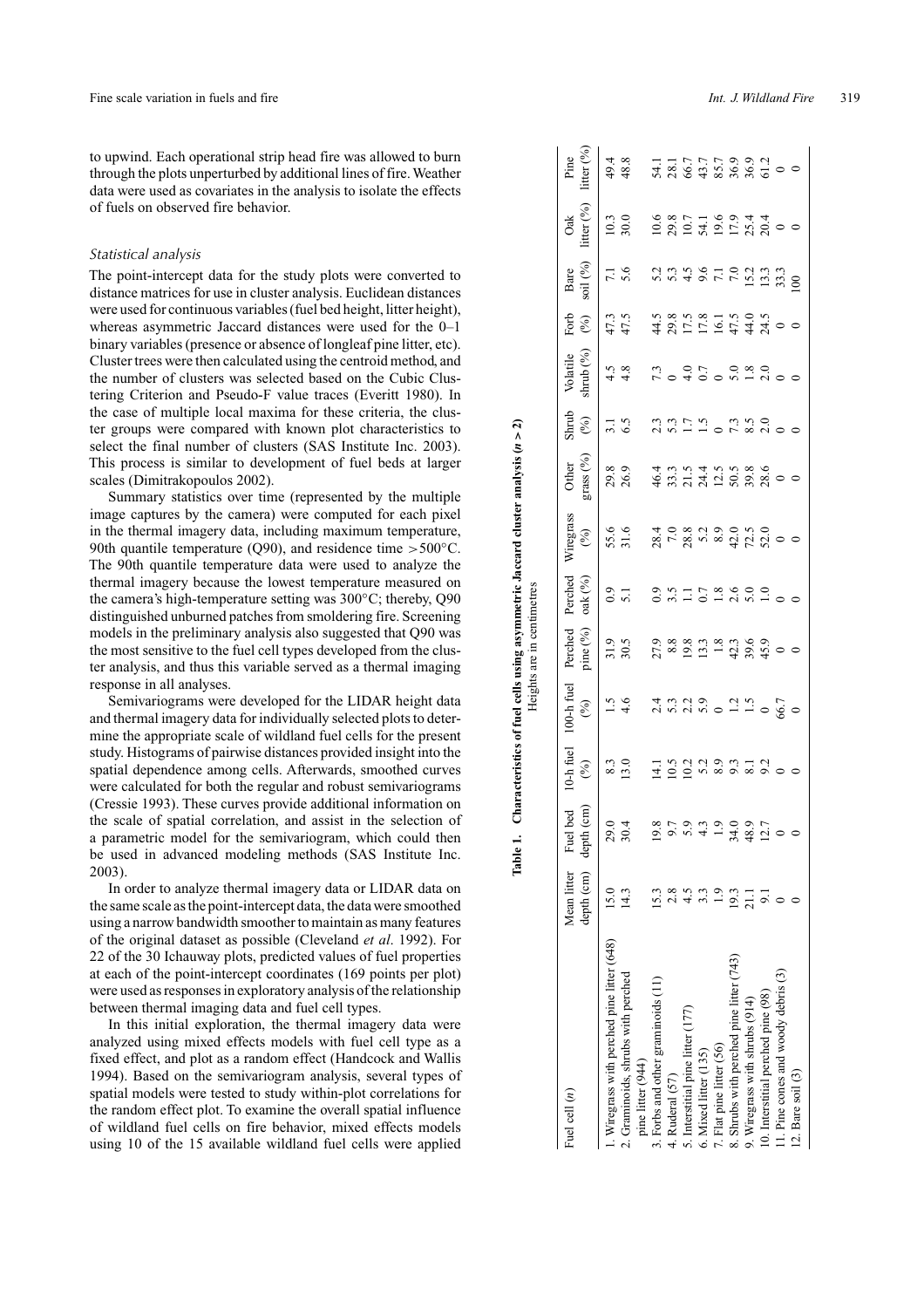

**Fig. 3.** Semivariograms of plot data show that both LIDAR (Light Detection and Ranging) and fire temperatures (90th quantile of temperature readings) both vary at sub-metre scales, as the sill is reached between 0.5 and 0.75 m in both cases.

to the 22 of the 30 Ichauway plots that received fire; the 90th temperature quantile was the response variable.

#### **Results**

The results of the cluster analysis indicated fuel bed variation in the present study was captured by defining 15 discrete wildland fuel cells, 12 of which were represented by three or more samples across the 30 plots (Table 1). The wildland fuel cells represented a variety of fuel types ranging from patches of bare ground and coarse woody debris to complexes of pine litter, shrubs, and grasses. The most common wildland fuel cells in this study area were mixed graminoids, wiregrass with shrubs, and wiregrass with perched longleaf pine litter (Table 1).

These wildland fuel cells varied at small spatial scales. A semivariogram of LIDAR heights used to assess the patch size of fuels showed that wildland fuel cell heights became spatially independent beyond  $0.5 \text{ m}^2$  (Fig. 3). This is a critical result for determining the appropriate scale at which fuels differ in this ecosystem. The distribution of wildland fuel cells also varied considerably among plots (Fig. 4). Of the 30 16-m<sup>2</sup> plots, the average number of fuel cell types per plot was slightly larger than two, with a maximum of five types and with eight plots dominated by a single fuel cell, although there was within-fuel cell variation in height in those plots. When multiple wildland fuel cells were present, the arrangement was often a mosaic pattern with patches and contours varying at scales *<*1 m (Fig. 4*b*).

Fuel cell type and their distribution across the plots had influence on fire behavior measures (Table 2, Fig. 4). In the mixed model used to assess the relationship of fuels and fire behavior, fuels cells were a significant predictor of fire behavior (90th temperature quantile, residence time and maximum temperature) across all plots independently of burn conditions  $(P = 0.0024$ ,  $F = 5.09$ , numerator d.f. = 9, denominator d.f. = 16). Several methods were considered to model within-plot correlation between fire behavior and fuels, including non-spatial correlation models (independence and compound symmetry) and spatial models. The spatial models that included wildland fuel cells had much lowerAkaike Information Criterion (AIC) values than the non-spatial models, indicating the importance of spatial relationships of wildland fuel cells in modeling within-plot correlations. Within the class of spatial models, those with Gaussian semivariograms worked best; this would be expected given the graphs of the empirical semivariograms (Fig. 3), in which the semivariograms increased quickly to a plateau.

Wildland fuel cells also interacted to influence fire behavior (Fig. 5). One conspicuous example of this interaction was a fuel cell of bare ground that caused a continuous fireline burning through other wildland fuel cells to form two parallel flanks. As the convective dynamics brought these two flanks together, an area of higher fire intensity and longer residence time was observed instead of the lower intensity that would have been expected if a single fire line had burned the fuel. The convective dynamics in the wake of slower-burning wildland fuel cells that dominate the heat contours of the plot (Fig. 4*a*) resulted in the decoupling of the direct relationship between maximum temperatures and downwind wildland fuel cells.

Although the analysis presented shows that the spatial models of wildland fuel cells are much better at predicting fire behavior than models without spatially explicit wildland fuel cells, the spatial model consistently overestimated effects of within-plot spatial correlation. Thus the model predicted that points *>*1 m apart were still strongly spatially correlated, contrary to observed data. Although two-dimensional variations in wildland fuel cells accounted for a significant proportion of the variation in fire behavior, additional modeling will be required to capture the fire behavior resulting from interactions among fuels cells.

#### **Discussion**

These data are the first to statistically derive the relevant scale of variation in type (wildland fuel cell) and architecture (LIDAR) of within-fuel bed variation of fire-frequented forests. Although these fuel beds have been described as continuous (Scott and Burgan 2005), they show considerable heterogeneity of fuels and fire behavior at the sub-metre scale. We show that fuel beds are composed of distinct types of wildland fuel cells that differ in fuel properties (Table 1). Although we did not measure all the properties that influence the way that fuels might regulate fire intensity, such as density and chemical composition, we do show that type and fuel height can be discerned and significantly influence fire behavior at fine scales. As accurate fuel heights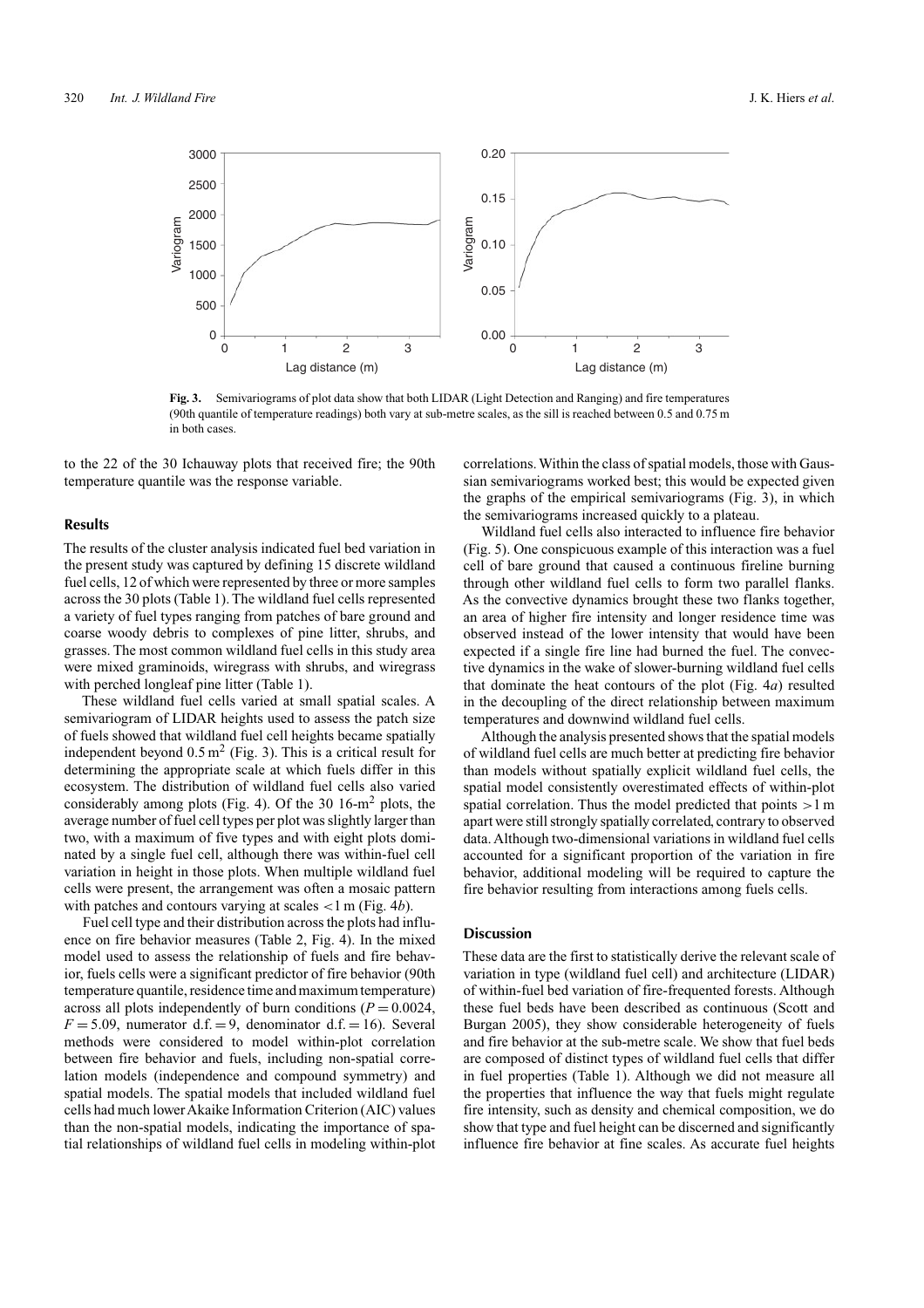

**Fig. 4.** Wildland fuel cell contours, maximum temperature, residence time (as a count of pixels *>*500◦C), and 90th quantile temperature (Q90, ◦C) in sample plots 1 (*a*), and 35 (*b*). Wildland fuel cell legend refers to Fuel Cell Type; Max *T* legend refers to temperature in ℃; Residence time legend refers to number of consecutive images that recorded temperatures over 300℃; and Q90 legend refers to temperature in °C.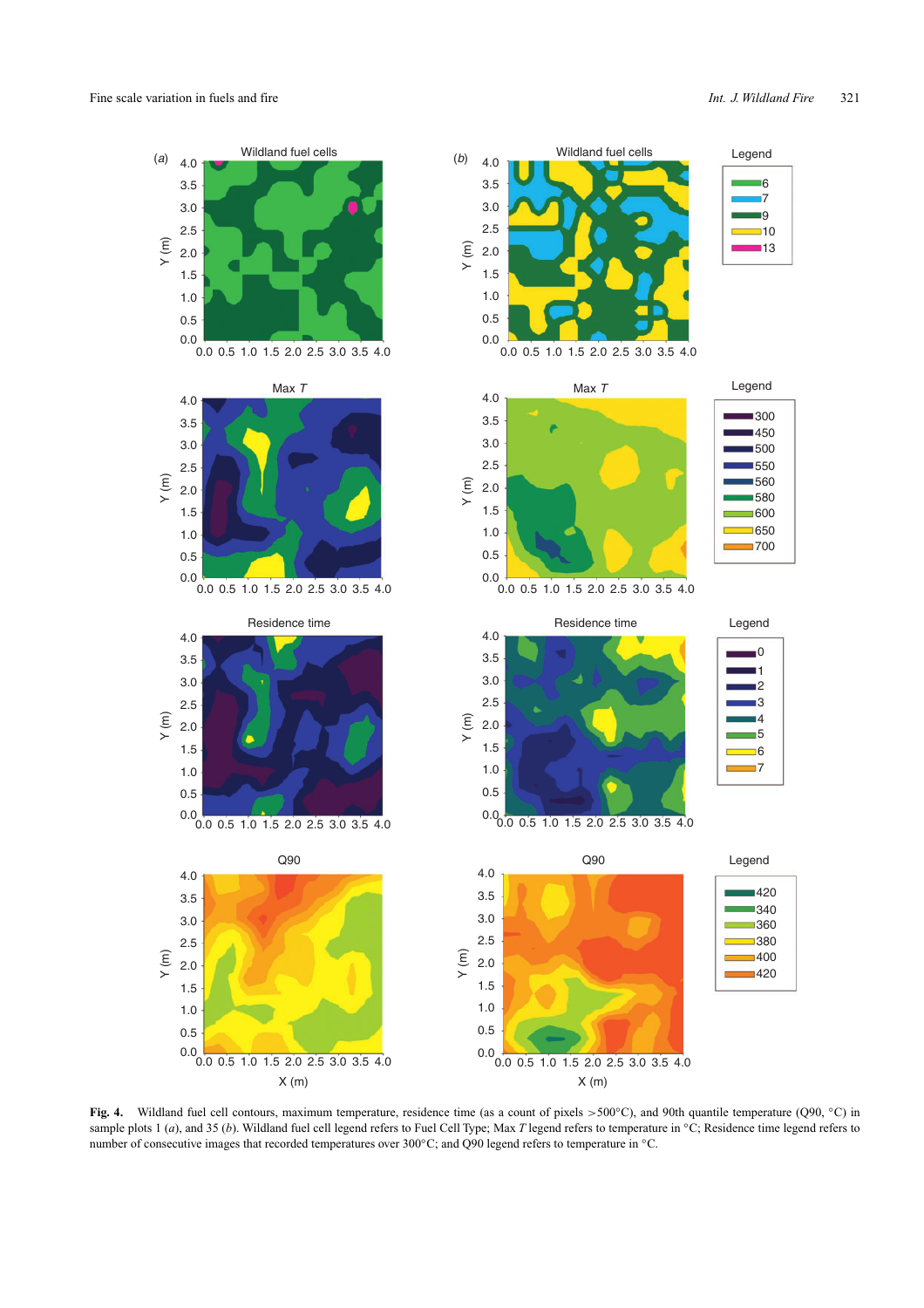| Fuel Cell | Mean 90th quantile<br>temperature $(^{\circ}C)$ | Mean maximum<br>temperature $(^{\circ}C)$ | Mean frames<br>$> 500^{\circ}$ C | Actual<br>sample size |
|-----------|-------------------------------------------------|-------------------------------------------|----------------------------------|-----------------------|
| 1         | 381.4 (80.3)                                    | 540.6 (70.1)                              | 2.00(1.13)                       | 648                   |
| 2         | 349.2 (46.6)                                    | 522.6 (77.7)                              | 1.96(1.58)                       | 944                   |
| 3         | 408.3 (100.3)                                   | 530.2 (110.8)                             | 2.03(1.47)                       | 210                   |
| 4         | 384.5(62.1)                                     | 580.5 (73.2)                              | 2.40(1.60)                       | 42                    |
| 5         | 330.3(45.3)                                     | 480.6(58.1)                               | 0.87(0.76)                       | 177                   |
| 6         | 335.3 (32.8)                                    | 504.7(62.0)                               | 1.38(1.12)                       | 117                   |
| 7         | 423.8(48.6)                                     | 588.2 (36.2)                              | 3.50(1.04)                       | 56                    |
| 8         | 374.6 (56.9)                                    | 565.4 (73.6)                              | 2.05(1.49)                       | 488                   |
| 9         | 357.3 (61.6)                                    | 547.5 (55.8)                              | 1.79(1.11)                       | 764                   |
| 10        | 425.3(54.6)                                     | 582.6 (41.5)                              | 3.04(1.28)                       | 97                    |
| 12        | $\Omega$                                        | 0                                         | $\theta$                         | 3                     |

| Table 2. Fire behavior in the wildland fuel cells referred to in Table 1                            |
|-----------------------------------------------------------------------------------------------------|
| Actual sample size refers to the number of times the fuel cell was encountered in each pixel within |
| all plots                                                                                           |

and thus volume have been a difficult measure to obtain in the field (Loudermilk and Cropper 2007), the approach described here has the potential for determining bulk density of fuels with greater precision than was possible with traditional methods. These characteristics can then interact with variation in understorey vegetation to create wildland fuel cells that are defined by their three-dimensional structure. For example, perched pine litter lying on wiregrass may burn more intensely or achieve higher maximum temperatures than a similar quantity perched among other vegetation, particularly forbs (Myers 1990).Also, fuel type has been reported to be important in these systems (oak *v.* pine litter) in determining fire behavior and fire effects at large scales (Williamson and Black 1981). Although the present paper does not address details of the relationship between wildland fuel cells and fire behavior, some predictable patterns emerged: the dominant vegetation type (Fuel Cell 1: longleaf pine needles and wiregrass) burned with greater intensity when contrasted with a similar fuel cell of old-field (historically plowed) vegetation (Fuel Cell 2); and although pine needles burned with high intensity (Fuel Cells 7 and 10), their presence alone does not have a uniform effect. It is also likely that wildland fuel cells that represent lower intensity and short residence times may be more important locations driving oak demography owing to their fire-sensitive morphology. One conspicuous shortcoming in the present work is the poor representation Fuel Cell 11, characterized by pine cones and pine branches (Table 1). The 30-cm point intercept grid as well as LIDAR missed many pine cones, which can burn with high intensity and long residence time (e.g. center and center left of Fig. 4*c*). Although these data were collected during a year without much pine reproduction, synchronized but episodic cone production occurs in longleaf (Boyer 1979) and may play an important but as of yet untested role in regulating plant community structure through influences on mortality and recruitment after fire. Thus the temporal changes in wildland fuel cells at small scales may also substantially influence fire behavior. Although it is beyond the scope of the current study to exhaustively explore fuel cell types and characteristics, the present work does show that (i) wildland fuel cells can be categorized and quantified; (ii) their spatial scale can be defined; and (iii) the latter properties can be related to fire behavior.

Conceptually, wildland fuel cells can connect fire heterogeneity and fire ecology in frequently burned forests because they represent a predictive link between fire behavior and effects. Previous attempts to model fire behavior required a generalized description of fuel bed characteristics at coarse scales (Finney 2004). The applicability of the knowledge gained from these scales, however, may be limited when applied to forests with frequent surface fire regimes that burn fuels thoroughly (Miller and Urban 1999). Even in forests with complete burns, spatial heterogeneity of fuels and subsequent fire have been shown to regulate forest structure, nutrient dynamics, and diversity (Lertzman and Fall 1998; Brown and Sieg 1999; Liu *et al*. 2005; Menges *et al*. 2006). The wildland fuel cell concept represents a synthesis of several different fuel characteristics, including type, quantity and arrangement, that can all influence fire behavior. In this way, they are conceptually analogous to ecological site units (Barnes *et al*. 1982), which are spatially explicit elements derived from analysis of species composition as well as site characteristics. Ecological site units emerge as discrete entities from a mass of complex multivariate data much as the wildland fuel cells do.

Last, numerical modeling- and physics-based approaches have made vast improvements by working with first principles of fluid dynamics (Linn *et al*. 2005), but have not been integrated with field studies to test assumptions and improve model performance. Detailed observations of fuels and fire behavior could further development of numerical modeling-based fire behavior prediction and extend them to help predict community response to fire. For this to occur, empirical studies that link fuels, fire behavior and fire effects are needed. The fuel cell method coupled with digital infrared thermography provides a novel and rigorous means of investigating these relationships. Also, if new physics-based models are going to be less computationally demanding, studies will be needed to explore how to make calculations more parsimonious, integrate heterogeneous fuels, and detect thresholds of fire effects. The fuel cell method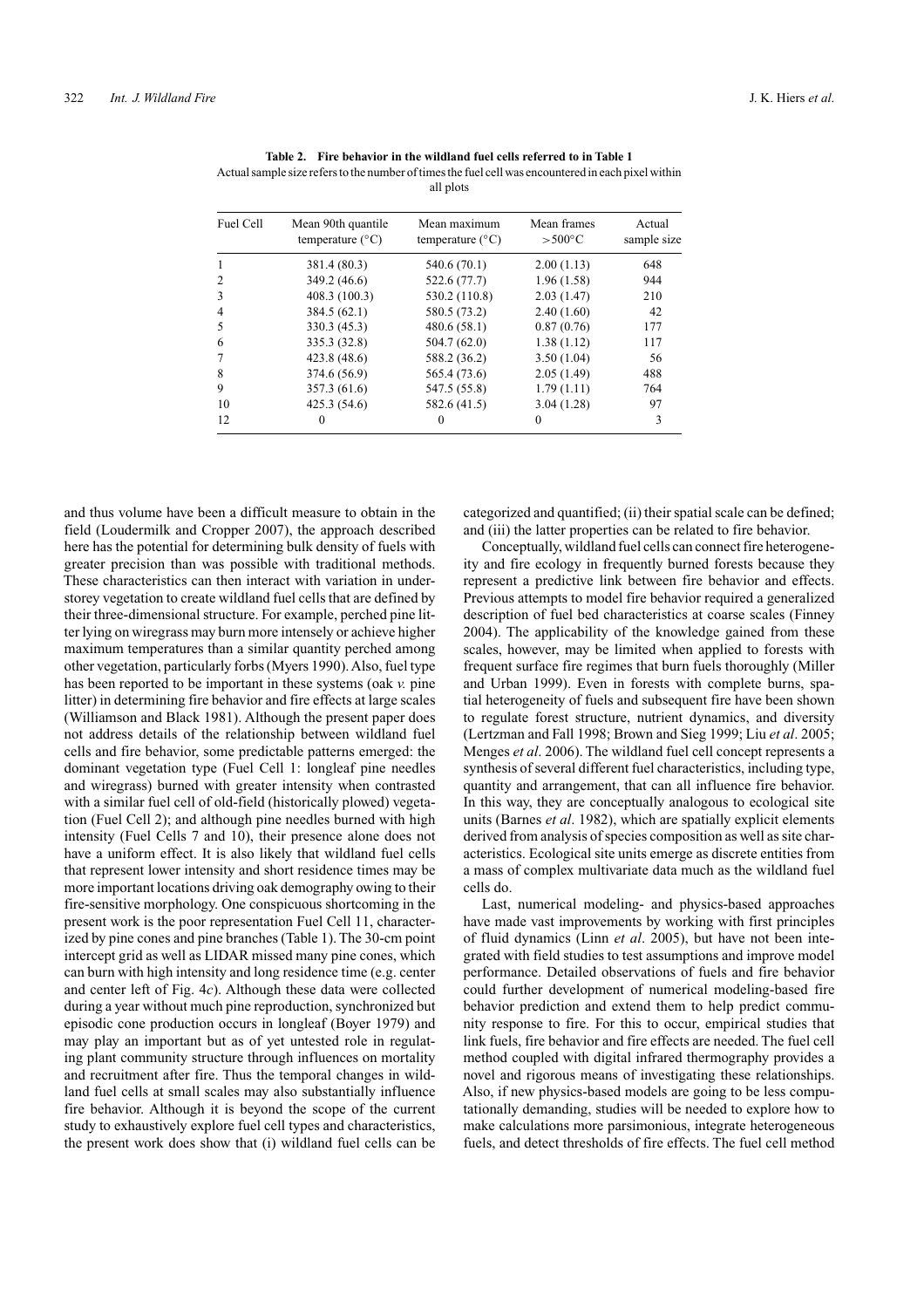

**Fig. 5.** Time series showing the interaction of fine-scale fuel variation and fire behavior in the wake of a pocket gopher mound (Fuel Cell 12: bare mineral soil). Interactions among wildland fuel cells are both critical and complex for predicting fire effects. (*a*) 23 February 2007 12:17:34; (*b*) 12:18:31; (*c*) 12:19:11; and (*d*) 12:21:42. Total elapsed time was 4 min 8 s.

provides an empirical setting that is inherently structured to be compatible for such research.

For these potentials to be realized, considerable work is needed on understanding how small-scale regulation of ecological effects can be expanded to scales relevant for land management. The high level of detail in the measurements reported here and used to define wildland fuel cells were necessary to explore the appropriate scales needed to explain the observed clustering of fuels and variation in fire behavior. Nonetheless, there remains a challenge in how to bridge the gap between the scales described in the current study, which vary from 1 to 5  $\text{m}^2$ , and the scales relevant for wildland fire management, which range from tens to hundreds of hectares. This could be done by understanding the link between how larger-scale patterns of overstorey structure influence smaller-scale understorey patterns in vegetation (Mitchell *et al*. 2006).

In summary, our results show that fuel and fire behavior vary at similarly fine scales in frequently burned fuel beds. Understanding this fine-scale fuel heterogeneity and fire behavior is critical to predicting fire effects in these surface fire regimes because individual plant demography (recruitment and death) tends to occur at small scales, is complex in its interaction with fire and has proved to be difficult to study (Rebertus *et al*. 1989). These fine-scale patterns in fire intensity may be an important, and as of yet poorly explored, mechanism driving patterns in plant distribution through impacts on recruitment and mortality that otherwise might appear stochastic.

#### **Acknowledgements**

Funding for the present work was provided by the Joseph W. Jones Ecological Research Center and the RobertW.Woodruff foundation as well as the USDA Forest Service Southern Research Station.

#### **References**

- Andrews PL, Queen PL (2001) Fire modeling and information system technology. *International Journal of Wildland Fire* **10**, 343–352. doi:10.1071/WF01033
- Andrews PL, Bevins CD, Seli RC (2005) BehavePlus fire modeling system, version 3.0: User's guide revised. USDA Forest Service, Rocky Mountain Research Station, General Technical Report RMRS-GTR-106WWW Revised. (Ogden, UT)
- Barnes BV, Pregitzetr KS, Spies TA, Spooner VH (1982) Ecological forest site classification. *Journal of Forestry* **80**, 493–498.
- Boyer WD (1979) Regenerating the natural longleaf pine forest. *Journal of Forestry* **77**(9), 572–575.
- Brown JK (1981) Bulk densities of non-uniform surface fuels and their applications to fire modeling. *Forest Science* **27**, 667–683.
- Brown JK, Bevins CD (1986) Surface fuel loadings and predicted fire behavior for vegetation types in the northern Rocky Mountains. USDA Forest Service, Intermountain Forest and Range Experiment Station, Research Note INT-358. (Ogden, UT)
- Brown PM, Sieg CH (1999) Historical variability in fire at the ponderosa pine–Northern Great Plains prairie ecotone, south-eastern Black Hills, South Dakota. *Ecoscience* **6**, 539–547.
- Byram GM (1959) Combustion of forest fuels. In 'Forest Fire: Control and Use'. (Eds KP Davis, GM Byram, WR Krumm) pp. 61–89. (McGraw-Hill: New York)
- Catchpole EA, Hatton TJ, Catchpole WR (1989) Fire spread through nonhomogeneous fuel modelled as a Markov process. *Ecological Modelling* **48**, 101–112. doi:10.1016/0304-3800(89)90062-8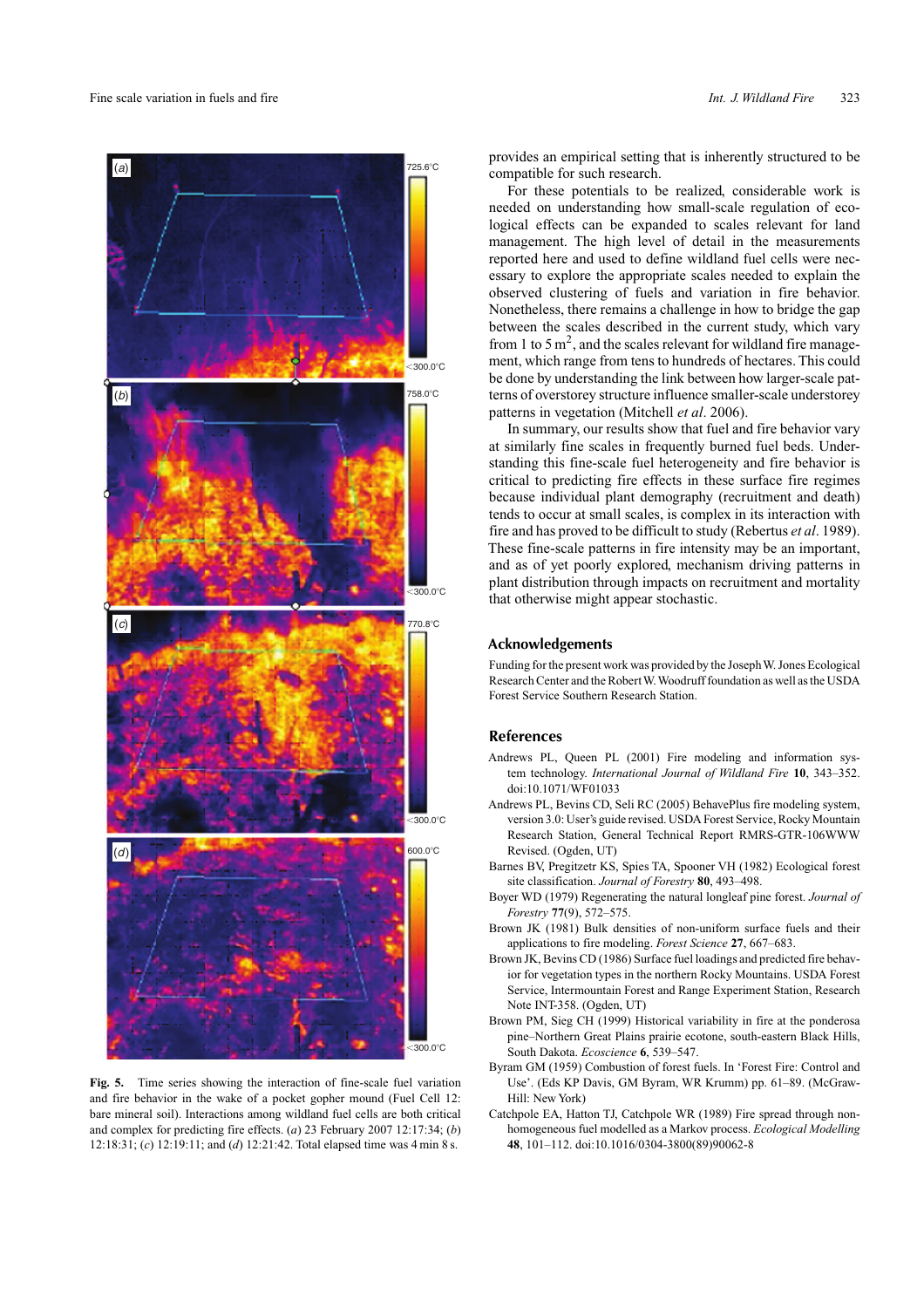- Cleveland WS, Grosse E, Shyu WM (1992) Local regression models. In 'Statistical Models in *S*'. (Eds JM Chambers, TJ Hastie) pp. 309–376. (Chapman & Hall: New York)
- Collins SL, Smith MD (2006) Scale-dependent interaction of fire and grazing on community heterogeneity in tallgrass prairie. *Ecology* **87**, 2058–2067. doi:10.1890/0012-9658(2006)87[2058:SIOFAG]2.0.CO;2
- Cressie N (1993) 'Statistics for Spatial Data.' Revised edn. (Wiley: New York)

Dimitrakopoulos AP (2002) Mediterranean fuel models and potential fire behaviour in Greece.*International Journal ofWildland Fire* **11**, 127–130. doi:10.1071/WF02018

Drewa PB (2003) Effects of fire season and intensity on *Prosopis glandulosa* Torr. var. *glandulosa. International Journal of Wildland Fire* **12**, 147– 157. doi:10.1071/WF02021

Everitt BS (1980) 'Cluster Analysis.' 2nd edn. (Heineman Educational Books: London)

Fernandes PM, Catchpole WR, Rego FC (2000) Shrubland fire behaviour modelling with microplot data. *Canadian Journal of Forest Research* **30**, 889–899. doi:10.1139/CJFR-30-6-889

Finney MA (2001) Design of regular landscape fuel treatment patterns for modifying fire growth and behavior. *Forest Science* **47**, 219–228.

Finney MA (2004) FARSITE: FireArea Simulator – model development and evaluation. USDA Forest Service, Rocky Mountain Research Station, Research Paper RMRS-RP-4 Revised. (Ogden, UT)

Frandsen WH, Andrews PL (1979) Fire behavior in non-uniform fuels. USDA Forest Service, Intermountain Forest and Range Experiment Station, Research Paper INT-232. (Ogden, UT)

Fujioka FM (1985) Estimating wildland fire rate of spread in a spatially non-uniform environment. *Forest Science* **31**, 21–29.

Handcock MS, Wallis JR (1994) An approach to statistical spatial–temporal modeling of meteorological fields (with discussion). *Journal of the American Statistical Association* **89**, 368–390. doi:10.2307/2290832

Hobbs RJ, Atkins L (1988) Spatial variability of experimental fires in southwest Western Australia. *Austral Ecology* **13**, 295–299. doi:10.1111/ J.1442-9993.1988.TB00977.X

Iverson LR, Yaussy DA, Rebbeck J, Hutchinson TF, Long RP, Prasad AM (2004) A comparison of thermocouples and temperature paints to monitor spatial and temporal characteristics of landscape-scale prescribed fires. *International Journal of Wildland Fire* **13**, 311–322. doi:10.1071/ WF03063

Johnson EA, Miyanishi K (2001) Strengthening fire ecology's roots. In 'Forest Fires: Behavior and Ecological Effects'. (Eds EA Johnson, K Miyanishi) pp. 1–9. (Academic Press: San Diego, CA)

Keane RE, Burgan R, van Wagtendonk J (2001) Mapping wildland fuels for fire management across multiple scales: integrating remote sensing, GIS, and biophysical modeling. *International Journal of Wildland Fire* **10**, 301–319. doi:10.1071/WF01028

Kennard DK, Outcalt KW, Jones D, O'Brien JJ (2005) Comparing techniques for estimating flame temperature of prescribed fires. *Fire Ecology* **1**, 75–84.

Kirkman LK, Goebel PC, Palik BJ, West LT (2004) Predicting plant species diversity in a longleaf pine landscape. *Ecoscience* **11**, 80–93.

Lertzman K, Fall J (1998) From forest stands to landscapes: spatial scales and the roles of disturbances. In 'Ecological Scale'. (Eds DL Peterson, VT Parker) pp. 339–367. (Columbia University Press: New York)

Linn R, Winterkamp J, Colman JJ, Edminster C, Bailey JD (2005) Modeling interactions between fire and atmosphere in discrete element fuel beds. *International Journal ofWildland Fire* **14**, 37–48. doi:10.1071/WF04043

Liu H, Menges ES, Quintana-Ascencio PF (2005) Population viability of *Chamaecrista keyensis* – effects of fire, season and frequency. *Ecological Applications* **15**, 210–221. doi:10.1890/03-5382

Loudermilk EL, Cropper W (2007) Multiscale modeling of longleaf pine (*Pinus palustris*). *Canadian Journal of Forest Research* **37**, 2080–2089. doi:10.1139/X07-070

McNab H, Avers PA (1994) 'Ecological Subregions of the United States: Section Descriptions.' (USDA Forest Service: Washington, DC)

Menges ES, Ascencio PFQ, Weekley CW, Gaoue OG (2006) Population viability analysis and fire return intervals for an endemic Florida scrub mint. *Biological Conservation* **127**, 115–127. doi:10.1016/J.BIOCON.2005. 08.002

Miller C, Urban DL (1999) Interactions between forest heterogeneity and surface fire regimes in the southern Sierra Nevada. *Canadian Journal of Forest Research* **29**, 202–212. doi:10.1139/CJFR-29-2-202

Mitchell RJ, Hiers JK, O'Brien JJ, Jack SB, Engstrom RT (2006) Silviculture that sustains: the nexus between silviculture, frequent prescribed fire, and conservation of biodiversity in longleaf pine forests of the south-eastern United States. *Canadian Journal of Forest Research* **36**, 2724–2736. doi:10.1139/X06-100

Miyanishi K (2003) Towards a sounder fire ecology. *Frontiers in Ecology and the Environment* **1**, 275–276. doi:10.1890/1540-9295(2003) 001[0275:TASFE]2.0.CO;2

Myers RL (1990) Scrub and high pine. In 'Ecosystems of Florida'. (Eds RL Myers, JJ Ewel) pp. 150–193. (University of Central Florida Press: Orlando, FL)

Nelson RM,Adkins CW (1986) Flame characteristics of wind-driven surface fires. *Canadian Journal of Forest Research* **16**, 1293–1300. doi:10.1139/ X86-229

Ottmar RD, Vihnanek RE, Mathey JW (2003) Stereo photo series for quantifying natural fuels. Volume VIA: Sand hill, sand pine scrub, and hardwoods with white pine types in the south-east United States with supplemental sites for volume VI. National Wildfire Coordinating Group, National Interagency Fire Center, PMS 838. (Boise, ID)

Ottmar RD, Sandberg DV, Riccardi CL, Prichard SJ (2007) An overview of the Fuel Characteristic Classification System – quantifying, classifying, and creating fuelbeds for resource planning. *Canadian Journal of Forest Research* **37**, 2383–2393. doi:10.1139/X07-077

Outcalt K (2000) The longleaf pine ecosystem of the South. *Native Plants Journal* **1**, 24–52.

Rebertus AJ (1988) The effects of fire on forest community composition, structure, and pattern in Florida sandhills. PhD dissertation, Louisiana State University.

Rebertus AJ, Williamson GB, Moser EB (1989) Longleaf pine pyrogenicity and turkey oak mortality in Florida xeric sandhills. *Ecology* **70**, 60–70. doi:10.2307/1938412

Riccardi CL, Prichard SJ, Sandberg DV, Ottmar RD (2007) Quantifying physical characteristics of wildland fuels using the Fuel Characteristic Classification System. *Canadian Journal of Forest Research* **37**, 2413– 2420. doi:10.1139/X07-175

Rice SK (1993) Vegetation establishment in post-fire *Adenostorna* chaparral in relation to fine-scale pattern in fire intensity and soil nutrients. *Journal of Vegetation Science* **4**, 115–124. doi:10.2307/ 3235739

Robbins LE, Myers RL (1992) Seasonal effects of prescribed burning in Florida: a review. Tall Timbers Research Station, MISC8, pp. 1–97. (Tallahassee, FL)

Rothermel RC (1972) A mathematical model for predicting fire spread in wildland fuels. USDA Forest Service, Intermountain Forest and Range Experiment Station, Research Paper INT-115. (Ogden, UT)

SAS Institute Inc. (2003) '*SAS/STAT* User's Guide, Version 9.1.' (SAS Institute, Inc.: Cary, NC)

Schultze T, Kempka T, Willms I (2006) Audio-video fire-detection of open fires. *Fire Safety Journal* **41**, 311–314. doi:10.1016/J.FIRESAF. 2006.01.002

Scott JH, Burgan RE (2005) Standard fire behavior fuel models: a comprehensive set for use with Rothermel's surface fire spread model. USDA Forest Service, Rocky Mountain Research Station, General Technical Report RMRS-GTR-153. (Fort Collins, CO)